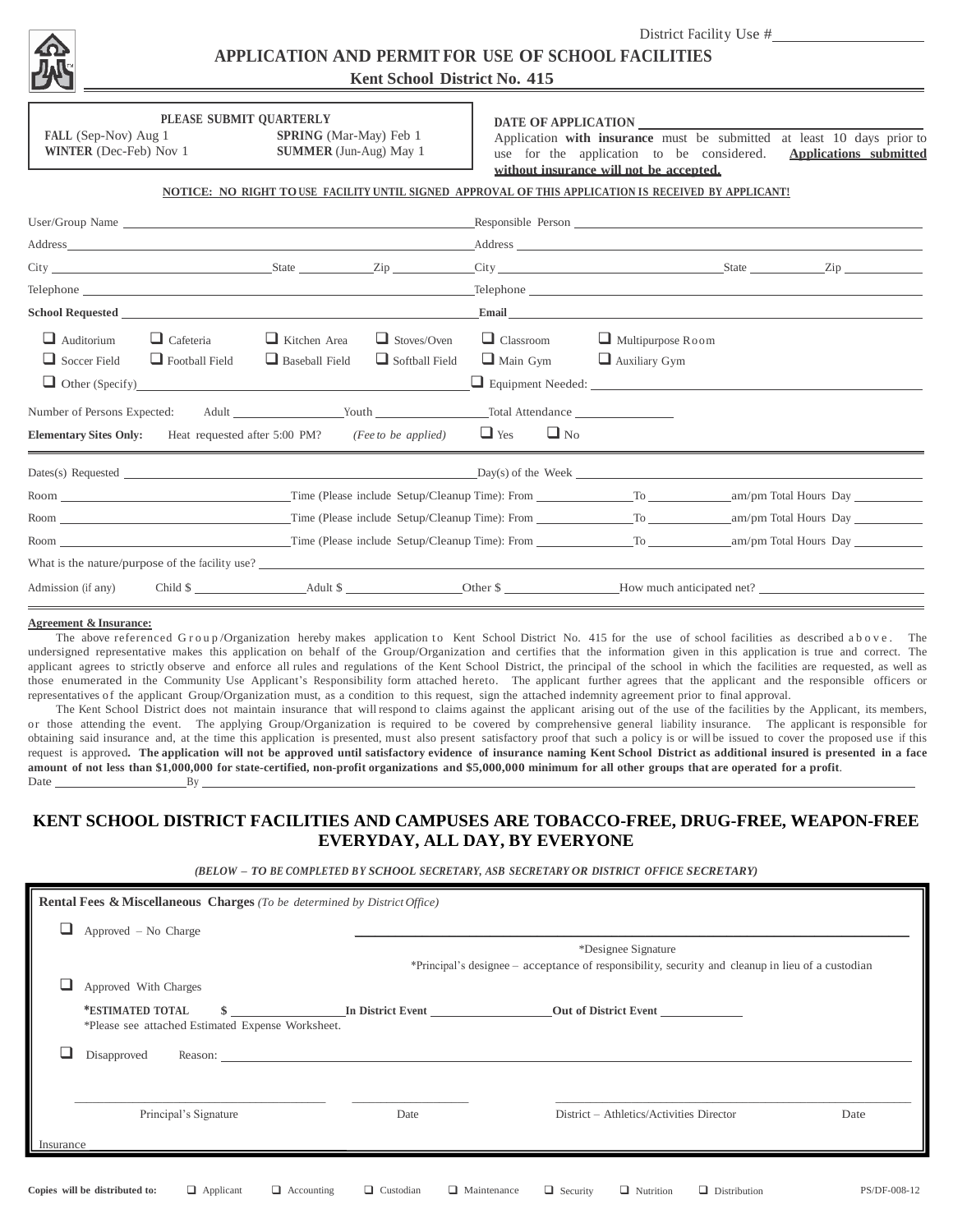## KENT SCHOOL DISTRICT Community Use Applicant's Responsibilities

- 1. **Timing:** An application for use of Kent School District buildings or grounds must be made on school district forms at least 10 calendar days prior to the beginning date of the intended use. All applications must include the name, home address, home and work phone numbers, and e-mail of the person(s) who will be responsible for sponsorship, supervision and security of the facility.
- 2. **Approval:** Applicant must receive an approved copy of the application and permit prior to usage.
- 3. **Insurance:** Applicant and the responsible representative(s) of the applicant organization must submit a Certificate of Insurance naming Kent School District as additional insured with the application. Applicant must exercise the proper care in the use of the school premises.
- 4. **Use:** It is the Applicant's responsibility to state on the application, in detail, the intended use of the facility.
- 5. **Payment:** Applicant must have prior use invoices paid in full before a new application will be considered.
- 6. **Damage:** Application for a school facility shall constitute acceptance by the Applicant of the responsibility for any damage done as a result of its use of school facilities. In the event damages occur, Applicant shall accept the Business Manager's estimate as to the cost to repair the damage.
- 7. **Gym Shoes:** Applicant group must wear appropriate shoes for activities for the duration of the activity.
- 8. **Supervision:** Applicant must provide satisfactory adult supervision of all activities for the duration of the activity.
- 9. **Conduct:** Boisterous conduct, profane or improper language, use of alcoholic beverages, and other objectionable practices will not be allowed and must be controlled by the using organization. Smoking will not be permitted in or on any school district property per Policy 4215. Alcoholic beverages, illegal drugs and narcotics are prohibited for possession or consumption on school premises and school grounds.
- 10. **Clean-up:** Before leaving the building or grounds all groups will pick up, clean, and put in order the facility used by them for their activity. The District reserves the right to assess charges against the Applicant for cost incurred in restoring facility to its original state if the Applicant fails to do so.
- 11. **Cancellation:** Applicant will notify both the Building Administrator and the District Athletics/Activities Department of any cancellation of previously scheduled facilities in ample time to plan according. In case of failure to do so, the District may bill for expenses incurred in preparation for use of the facilities requested.
- 12. **Inappropriate Use:** Applications will be disapproved for any use which, in the judgment of the Business Manager or Athletic/Activities Director may be contrary to the best interest of the schools or the educational program, or for which satisfactory sponsorship or adequate adult supervision is not provided. This shall include proper police and fire protection where necessary.
- 13. **School Representative:** A member of the District's custodial staff, or designee(s) approved by the Principal must be present whenever community activities take place within a building.
- 14. **Cancellation-Modification:** The District reserves the right to cancel any permit given and to refund any payment made for the use of school buildings or grounds where it deems such action advisable and for the best interests of the District, or to modify its policies at any time.
- 15. **Certification:** By signature of its representative below, Applicant certifies that it has read the application and attachments, understands the responsibilities contained herein and agrees to comply with and abide by the commitments set forth herein.
- 16. **Indemnification:** The undersigned representative(s) do hereby agree to indemnify and hold harmless Kent School District from any and all claims which may hereafter arise out of any and all activities involved with or in connection with the use and/or occupancy of School District property as per this application, whether or not SUCH ACTIVITIES ARE DIRECTLY OR ONLY INCIDENTALLY RELATED TO THE SPECIFIED USE(S) OF THE PROPERTY, AND WHETHER OR NOT THEY ARE caused IN WHOLE OR PART by the School District's sole or concurrent negligence. THIS indemnity includes the duty to defend the School District against any and all such claims, or pay the cost of all reasonable attorney fees incurred by the School District if the School District deems it necessary that the School District provides its own defense.

| User/Group Name:            |      |
|-----------------------------|------|
| Representative's Signature: | Date |